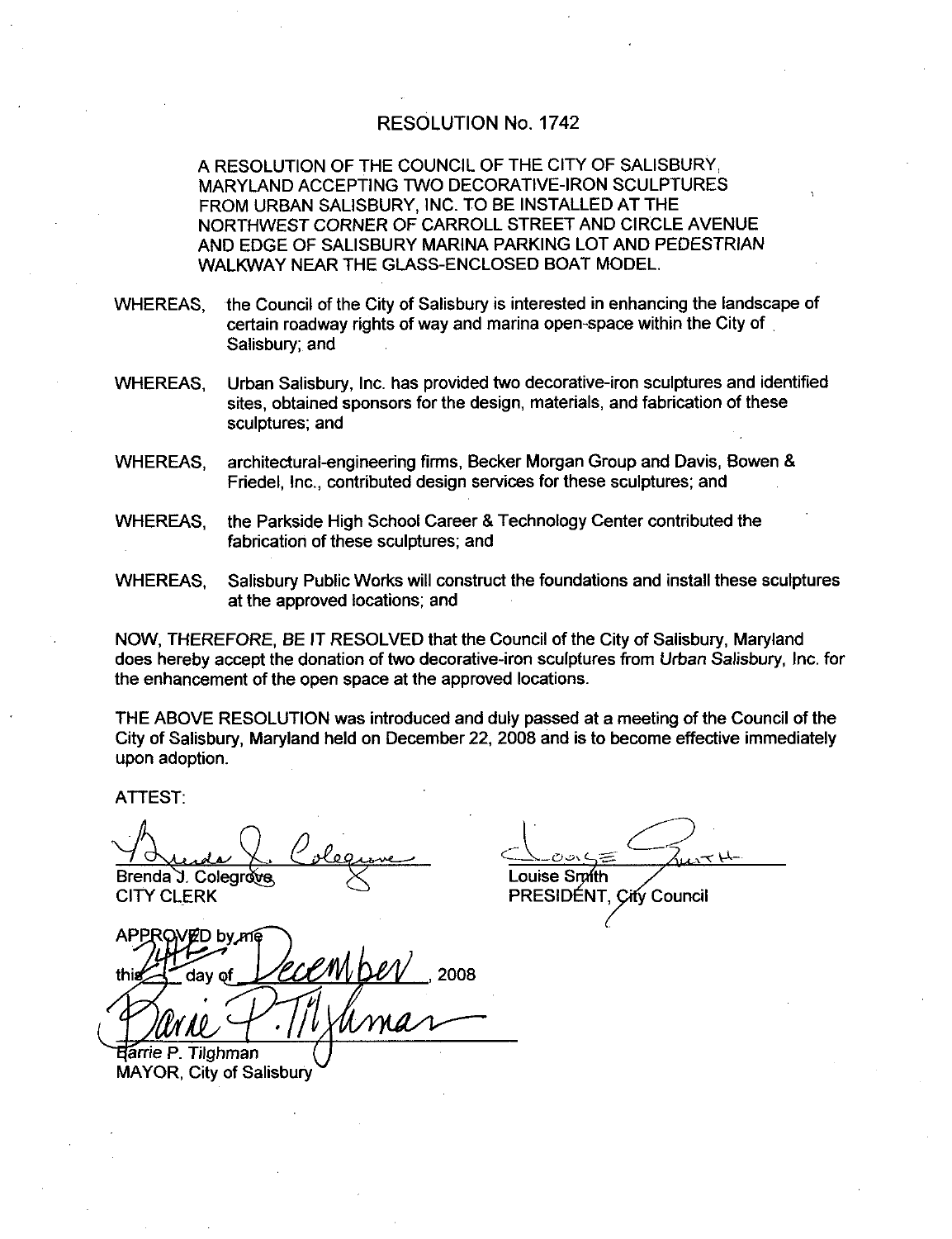December 10, 2008



TO: City Administrator

FROM: Newell W. Messick III, Deputy Director

A Team of Teams Making a Difference!

SUBJECT: Resolution for Accepting Decorative Sculptures

Attached is a resolution for the acceptance of two decorative sculptures, from Urban Salisbury, Inc., to be installed at the following locations

- Northwest corner of Carroll Street and Circle Avenue
- Edge of Salisbury Marina parking lot and boat slip pedestrian walkway, approximately 15' east of glassenclosed boat model

Urban Salisbury, Inc. identified sites and obtained sponsors for the design, materials, and fabrication of the decorative sculptures. Davis, Bowen & Friedel, Inc. and Becker Morgan Group provided engineering services for these sculptures. The Parkside High School Career & Technology Center fabricated the decorative sculptures. Salisbury Public Works is to review and approve the decorative-sculpture sites, construct the foundations, and install the decorative sculptures at the approved locations

 $\frac{1}{\sqrt{1-\epsilon}}$ 

 $\bm{\mathcal{E}}$ 

Newéli W. Messick III **Deputy Director** 

K: /Projects/Special Projects/iron Sculptures/Memo Iron Sculptures.doc

JAMES S. CALDWELL, P.E. DIRECTOR

NEWELL W. MESSICK III, P.E. DEPUTY DIRECTOR

Government Office Building 125 North Division Street Salisbury, MD 21801-4940 NEWELL W. MESSICK III, P.E.<br>
DEPUTY DIRECTOR<br>
Government Office Building<br>
125 North Division Street<br>
Salisbury, MD 21801-4940<br>
Phone: (410) 548-3170<br>
Fax: (410) 548-3107<br>
www.ci.salisbury.md.us/publicworks/

Phone: (410) 548-3170

Fax: (410) 548-3107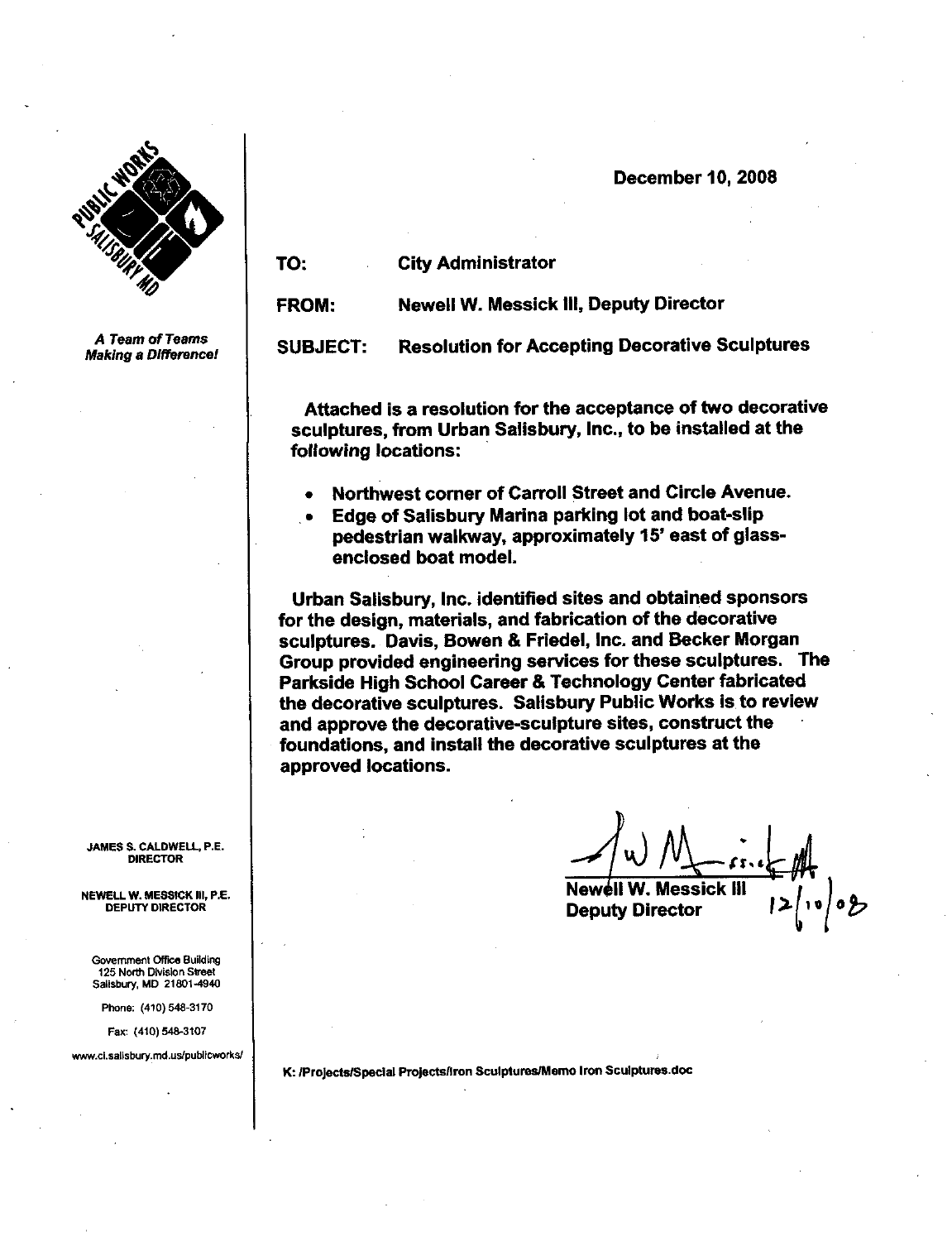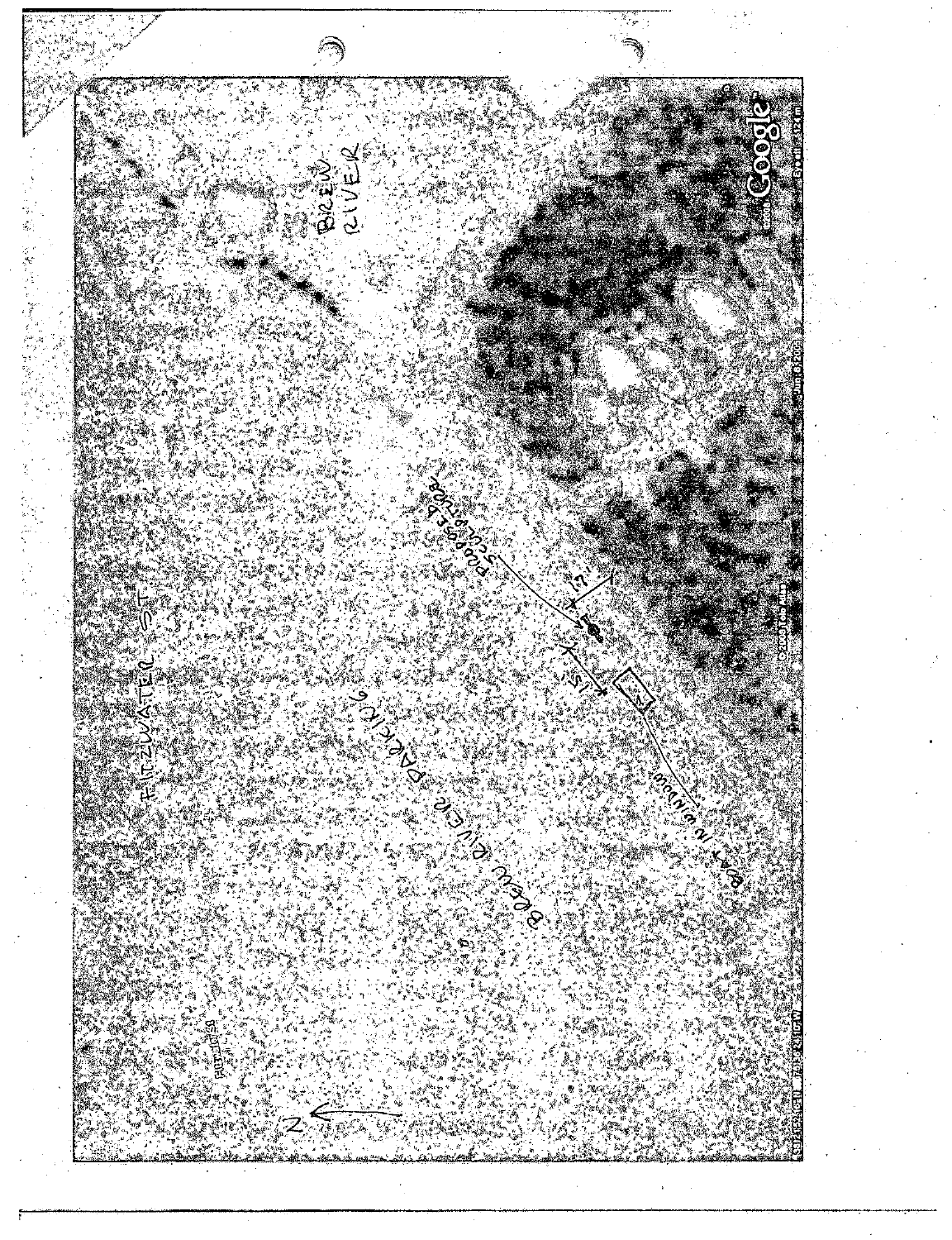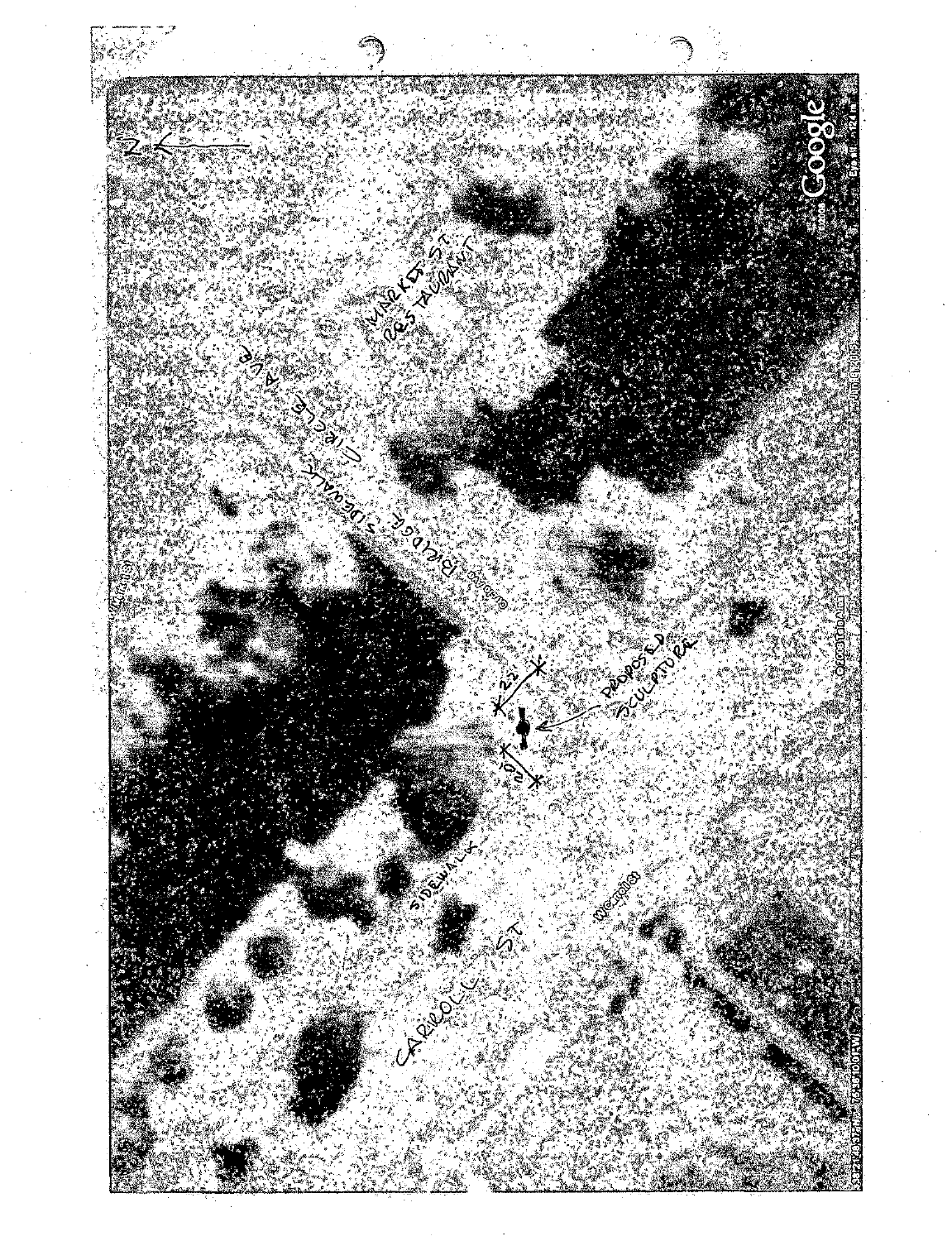